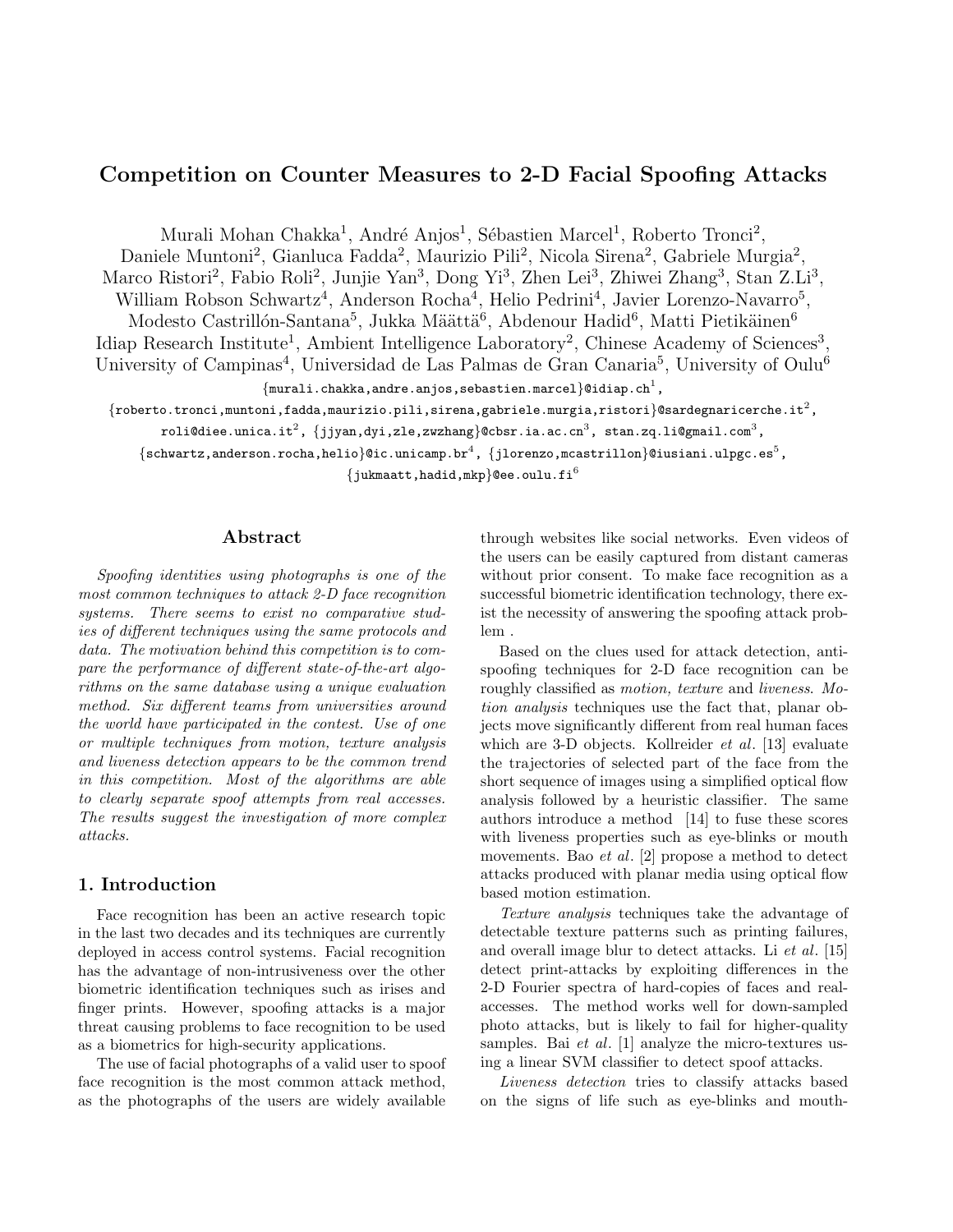movements. Pan *et al.* [18, 19] bring a real-time liveness detection specifically against photo-spoofing using eye-blinks.

In spite of several advances in anti-spoofing for face recognition, there seems to exist no comparative studies of different techniques on a publicly available database. Therefore, the motivation behind this competition is to compare the performance of different state-of-the-art algorithms on the same database using a unique evaluation method. Six different teams from universities world-wide had participated in the contest, they are Ambient Intelligence Laboratory (AMILAB), Italy; Center for Biometrics and Security Research, Institute of Automation, Chinese Academy of Sciences (CASIA), China; Idiap Research Institute (IDIAP), Switzerland; Universidad de Las Palmas de Gran Canaria, (SIANI), Spain; Institute of Computing (UNI-CAMP), Brazil; and Machine Vision Group (UOULU), University of Oulu, Finland.

In Section 2, we briefly review the database and evaluation protocols used for the competition. Section 3 presents the algorithms of all six participants. We discuss the consolidated results of all algorithms in Section 4 and finally conclude the paper in Section 5.

# 2. Database & Protocols

For the competition, we used the publicly available PRINT-ATTACK biometric (face) database<sup>1</sup>. . The database consists of 200 videos of real accesses and 200 videos of attack attempts of 50 different identities. Real access video sequences are captured with 320 by 240 pixel (QVGA) resolution, at 25 frames-persecond and for 15 Seconds duration each. These real access videos are recorded under two different background and illumination conditions. Attack attempts are captured with the same resolution and frame rate, for up to nine seconds duration under the same background and illumination conditions. Hard copies of the digital photographs printed on plain A4 paper using color laser printer are used for recording attacks. For attacks, two different support mechanisms are installed in-front of the input camera of the acquisition system. The supports used are, hand-based in which an attacker holds the client's print in his hands and fixed-support in which the print is attached to the wall.

In the competition, contestants were given access to training and development data sets, each set containing 60 real accesses and 60 attack attempts. The sample identities for these data sets were drawn randomly without repetition. All the teams were given a couple of months to train and develop their classification system. For training and development, participants were free to use the entire video of each client, 375 frames for real accesses and 230 for attack attempts. Then we released the test data set containing 80 real access and 80 attack videos. All videos in the test set contained 230 frames. Files of the test data set are anonymized to conceal the type of the video (real/attack, handbased/fixed-support) for true evaluation. Every participant's algorithm is supposed to yield a score after processing 230 frames of each video in the test data set. We had asked all the teams to provide two files containing such scores, one for the development set and the other for the test set. We were not interested in speed, latency and complexity of the contestant's method.

In order to compute the performance measure of the spoofing detection systems, we first computed a threshold at Equal Error Rate (EER) on the development set scores. Then, on the test set scores using the same threshold, we computed Half Total Error Rate (HTER), which combines the False Rejection Ratio (FRR) and the False Acceptance Ratio (FAR) with 0.5 weight. Spoof detection accuracy is good if FAR/FRR/HTER value is close to zero percent.

## 3. Methods

In this section, we consolidate the algorithms proposed by the participants of the competition.

# 3.1. AMILAB

We faced the problem of detecting 2-D face spoofing attacks performed by placing a printed photo of a real user in front of the camera. Unfortunately, it is not possible to relay just on the face movement as a clue of vitality because the attacker can easily simulate such a case and also because real users often show a "lower vitality" during the authentication session. Therefore, our approach consists of performing both video and still image analysis in order to employ complementary information about vitality and consequently to obtain a more robust classification.

From our experience, an image analysis performed over videos shows clear peculiar visual characteristics for captured printed photos and real scenes. To detect the differences we explored several different types of visual features (e.g. color features, edges, textures etc.), and we used a set of support vector machines (SVMs) to compute a frame level confidence score of being a real session or not. To obtain an high separation between score distributions we combined these similarity scores by means of the Dynamic Score Combination methodology [25]. This type of analysis can be performed also frame by frame.

Even if the peculiarities described above can be detected, the vitality detection must be used to assess

<sup>1</sup>http://www.idiap.ch/dataset/printattack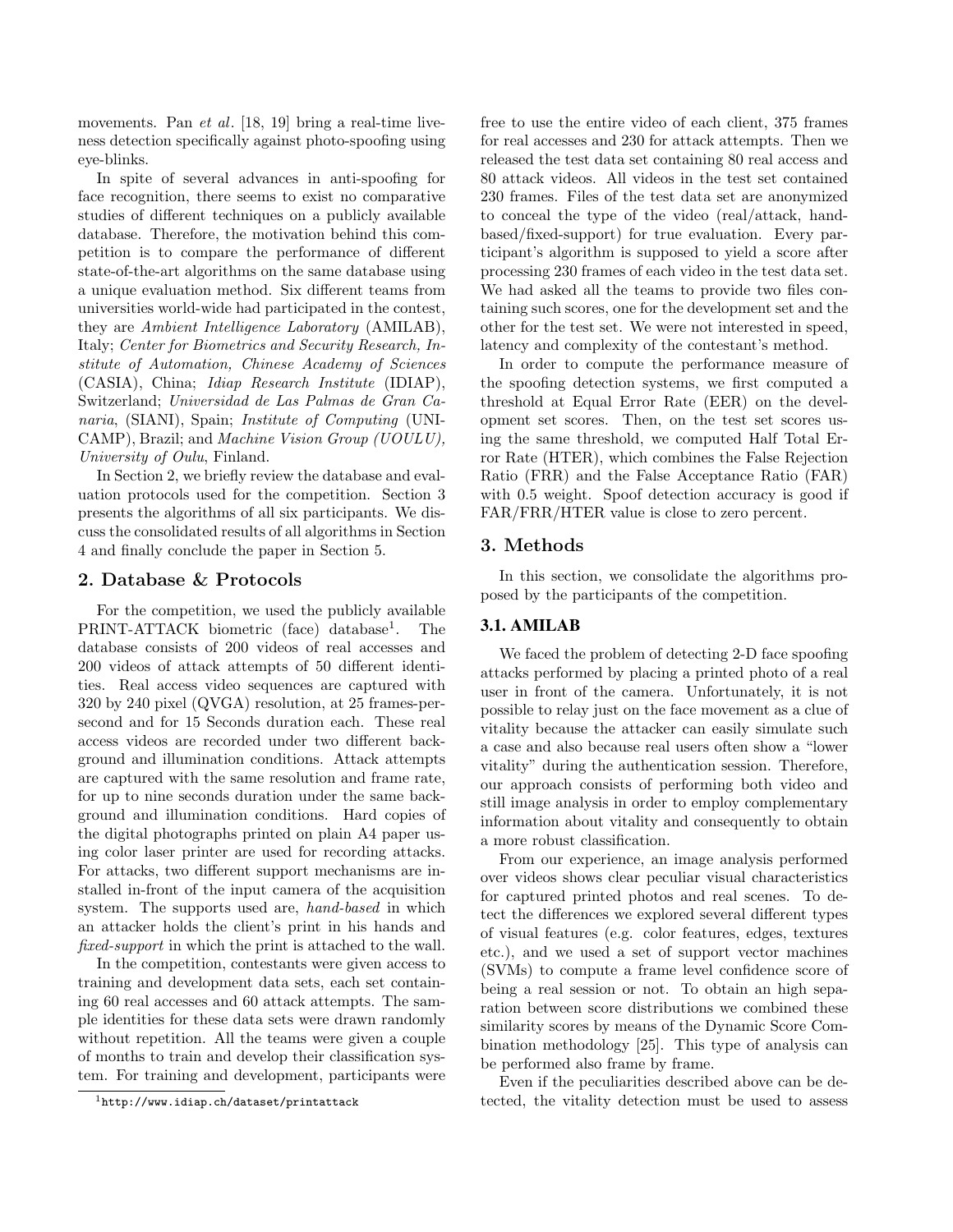a certain degree of scene reality. We computed two more vitality scores on videos: the first one is based on the average movement caught by a common motion detection technique [16], the second one depends on the number of eye blinks [4]. Blinks are a proof of vitality, but nothing can be inferred in case of their absence. Conversely low degrees of movement imply an attack but movement is not distinctive for hand attacks and real sessions.

Combination was performed at score level as a weighted sum: photo detection provided excellent results, therefore it was given a higher weight in combination; movement measures provided some contribution only for fixed photo attacks therefore the score is used only in case of very little movement. By taking into account the above considerations, we used the following score combination scheme:

$$
s^* = \begin{cases} \alpha \cdot s_{image\ analysis} + (1 - \alpha) \cdot s_{blinks}, \\ \text{if } s_{motion}\ \text{is high} \\ \alpha_1 \cdot s_{image\ analysis} + \alpha_2 \cdot s_{blinks} + \alpha_3 \cdot s_{motion}, \\ \text{if } s_{motion}\ \text{is low} \end{cases}
$$

## 3.2. CASIA

Our method is based on the following intuitive three observations: (1) Real access videos tend to have nonrigid motions, especially in the eye and mouth regions, while printed photos only have rigid transformations like translation, scaling, and rotation; (2) Real access videos tend to have less noise than those spoofing videos; (3) Real access videos only have local motions in the face region while spoofing videos usually have global motions spread-out the whole support. We analyze these three clues and construct three classifiers based on them respectively.

Classifier 1 - Non-Rigid Motion: The nonrigid motions in real faces are detected by a batch image alignment technique proposed in [21], called "RASL". Since the spoofing videos are generated by the fixed or hand-shaking printed photos, the motion of these videos can be well modeled by affine transformation. RASL algorithm has the ability to align a series of affine transformed images, therefore the frames of spoofing videos can be well aligned. For real faces, due to the non-rigid motions, there still be having large variations in the aligned frames. For this reason, the differences of the aligned frames are used to construct the first classifier.

Classifier 2 - Noise: The spoofing videos usually are noisier than those in real faces. Following the methods in [8] and [7], noise variance can be estimated by a robust median estimator as follows

$$
\hat{\sigma} = \frac{Median\{|y(i,j)|\}}{0.6745} \quad y(i,j) \in HH1 \tag{1}
$$

where HH1 means the first order wavelet decomposition of a image. In our experiments, we have tested several wavelet basis functions and find that the Haar wavelet is efficient to evaluate the noise in images. The noise differences between the real and spoofing videos are used to construct the second classifier.

Classifier 3 - Face-Background Dependency: Generally, the motion of a real face is independent of the background. On the contrary, the background around the face is usually moving together with the face in printed photo attacks. This is another significant feature to differentiate the real and spoofing videos.

Specifically, we use the GMM background modeling method [12] to detect the background and Viola-Jones face detector [26] to detect the face area. The ratio of motion in the face region and background is used to evaluate the face-background dependency, which is used to construct the third classifier.

Classifiers Fusion: In our system, the three classifiers are learned by logistic regression respectively. Classifier 1 and classifier 3 are fused to predict scores of videos with complex background, and classifier 1 and classifier 2 are used to predict scores of videos with uniform background. Since the background condition can be easily classified by edge detection, all the procedures are automatic.

# 3.3. UNICAMP

A careful observation of the facial spoofing attack samples provides some insights regarding the characteristics that can be explored to design a classification method. In a real access to the system, the person is able to perform slight movements with the head as well as there may exist eye blinking. On the other hand, in an attempt of attack, since a picture is being used, the movements of the head are not independent from the background, the face and the background are in the same plane, there is no eye blinking, and the quality of the printed photo might be a clue by itself.

It is valuable, therefore, to explore both spatial and temporal information to learn differences (even slight ones) between the two classes. This suggests the use of an approach able to locate discriminative regions within the face. Our solution employs a holistic representation of the face region through a robust set of lowlevel feature descriptors, so that differences between classes can be estimated directly in the feature space, which is less prone to variations resulting from uncontrolled acquisition conditions [23], common in this domain.

Given that a holistic representation is being considered without explicit modeling of the characteristics to be captured (e.g., head movements and eye blink-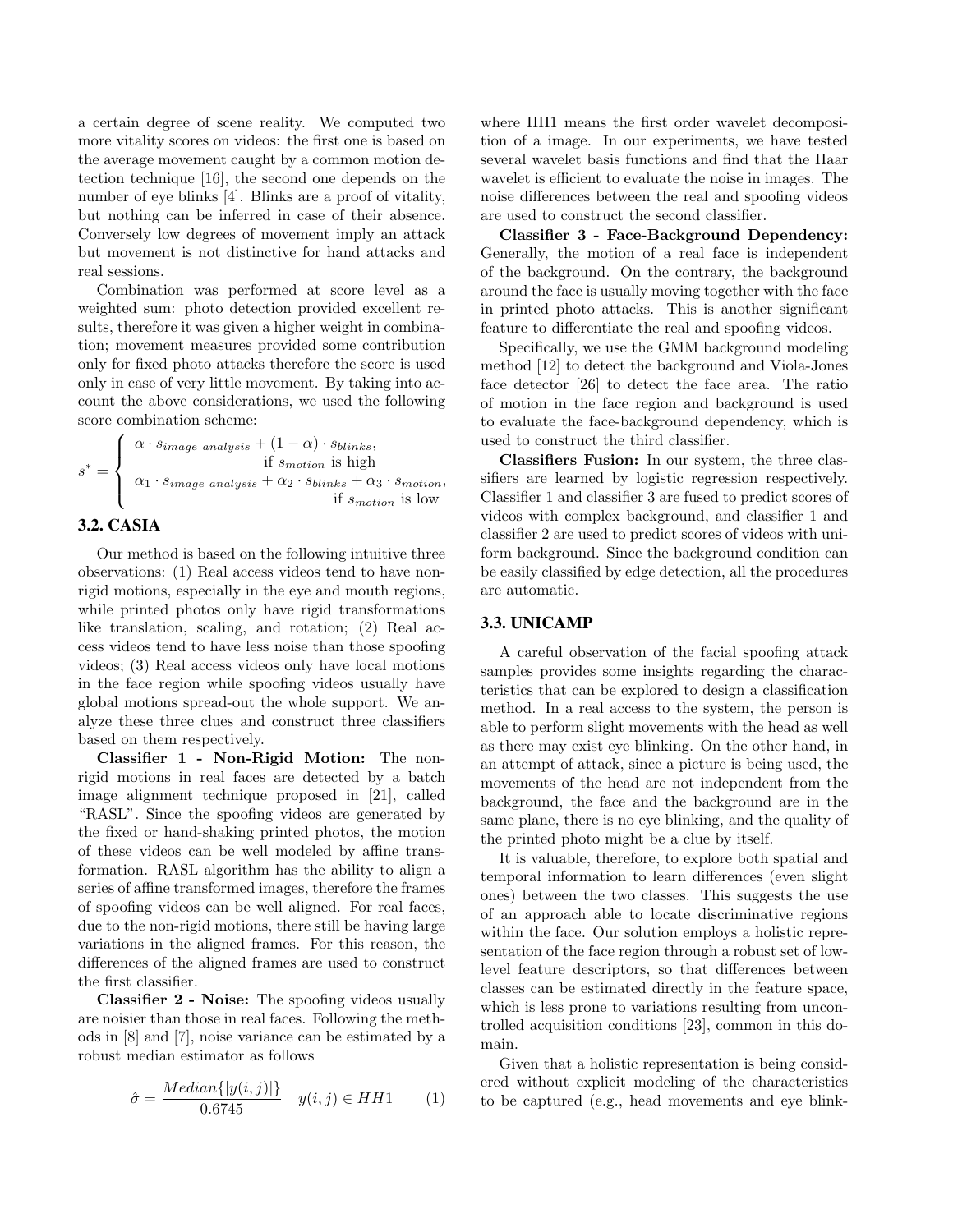ing), it is important to use a robust description of the samples so that models dependent on the application domain can be expendable. Such a description can be obtained with the combination of feature channels focusing on different image characteristics, such as shape, color, and texture [24].

The anti-spoofing proposed solution integrates feature descriptors based on histogram of oriented gradients (HOG) [6], gray level co-occurrence matrix (GLCM) [11], and histograms of shearlet coefficients (HSC) [22] with a weighting scheme based on partial least squares (PLS) regression [27].

To exploit both temporal and spatial information, a sample video containing  $n$  frames is divided into  $m$ parts, such that the feature extraction is performed for every k-th frame, where  $k = \lfloor n/m \rfloor$ . The feature extraction for the  $t$ -th frame of the  $j$ -th sample (after face detection, cropping, and resizing) is performed as follows. The frame is split into overlapping blocks with different sizes and strides to create a feature vector  $d_{i,t}$ . Finally, when a video sample has descriptors extracted from all its selected frames, a high-dimensional feature vector  $\bm{v}_j = [\bm{d}_{j,1}, \ \bm{d}_{j,k+1}, \bm{d}_{j,2k+1}, \ \ldots, \ \bm{d}_{j,(m-1)k+1}]^{\rm T}$ is composed to describe the  $j$ -th sample.

To estimate a PLS regression model, we use a set of real access and attempt of attack training samples  $S_r = \{s_{r1}, s_{r2}, \ldots, s_{ro}\}\$ and  $S_a = \{s_{a1}, s_{a2}, \ldots, s_{ap}\},$ respectively. Once the faces are detected, cropped and rescaled to a common size, descriptors are extracted from a selected number of frames and then concatenated to compose a feature vector. This process results in two matrices,  $V_r = [\mathbf{v}_{r1}, \mathbf{v}_{r2}, \dots, \mathbf{v}_{ro}]$ and  $V_a = [\mathbf{v}_{a1}, \mathbf{v}_{a2}, \dots, \mathbf{v}_{ap}]$  representing the real access and attempt of attack classes, respectively, with feature vectors on their columns.

With the availability of a matrix  $X = [V_r, V_a]^T$  and the response vector  $y$  with its first  $o$  elements equals to  $+1$  and its last p elements equals to  $-1$ , indicating the sample class labels, the PLS regression model can be learned. The estimated regression coefficients are stored in a vector  $\beta$  to be used during the test.

When a sample video is presented to the system, the face is detected and the frames are cropped and rescaled. Then, the vector  $v_j$ , resulting from the feature extraction, is projected onto  $\beta$ . The response indicates whether this sample is a real access or an attack attempt.

#### 3.4. IDIAP

Photograph attacks, when executed with hardcopies, may suffer from print artifacts or failures that can be used as counter-measure to spoofing. Our proposed scheme processes each video by accumulating a single Local Binary Pattern (LBP) code histogram [17] with data from every single image in the stream. The histogram is matched against a pre-calculated model, using the  $\chi^2$  method as proposed on the same reference to generate a final score.

The input video is first converted into gray-scale before passing through the LBP operator configured to use a radius  $R = 1$  and the 8 surrounding pixels. The 2-D outputs of the LBP operator are accumulated in a global histogram with 256 bins for all input images in the sequence. After the video input has finished, the global histogram is compared to a reference histogram for attacks, generated using all images from all videos of attacks available at the training set. The output of the  $\chi^2$  statistics is ready for classification without any further treatment.

# 3.5. SIANI

To solve the task, we have made the assumption that the evolution of the face appearance and its location in the image are important cues to distinguish between real and attack videos. Thus, this approach is based on the detection data collected by the ENCARA2 face detector [3]. The face detector features each sequence as a whole to include the temporal information.

The detection data provided by ENCARA2 whenever a face is located are: the face container, and, if available, the eyes, nose, and mouth locations.

To compute the sequence features, we have analyzed the information given by the facial element locations, and a simple difference image with the previous frame. This analysis provides information of interest based on the face and facial elements motion to detect an attack.

For that reason we have computed basic statistics on the facial element locations and specific areas of the difference image. In this sense, the mean position and variance are computed for each element location.

Also, the difference image is analyzed in some specific areas. These specific areas are defined according to the face container, which divides the image into two areas: the face and the non face areas. Additionally, if both eyes are located, the distance between them is calculated and used to estimate the areas of interest around both eyes and the mouth. In summary, up to five areas of interest are featured: face, non face, eyes and mouth. A measure based on the difference image is computed for all those areas and normalized attending to their respective size.

The classification of the videos between real and attacks is done with the Bayesian Network approach [20] included in the Weka open source software [10]. Among the different algorithms available we have selected the Chow and Liu algorithm [5], that reported the best re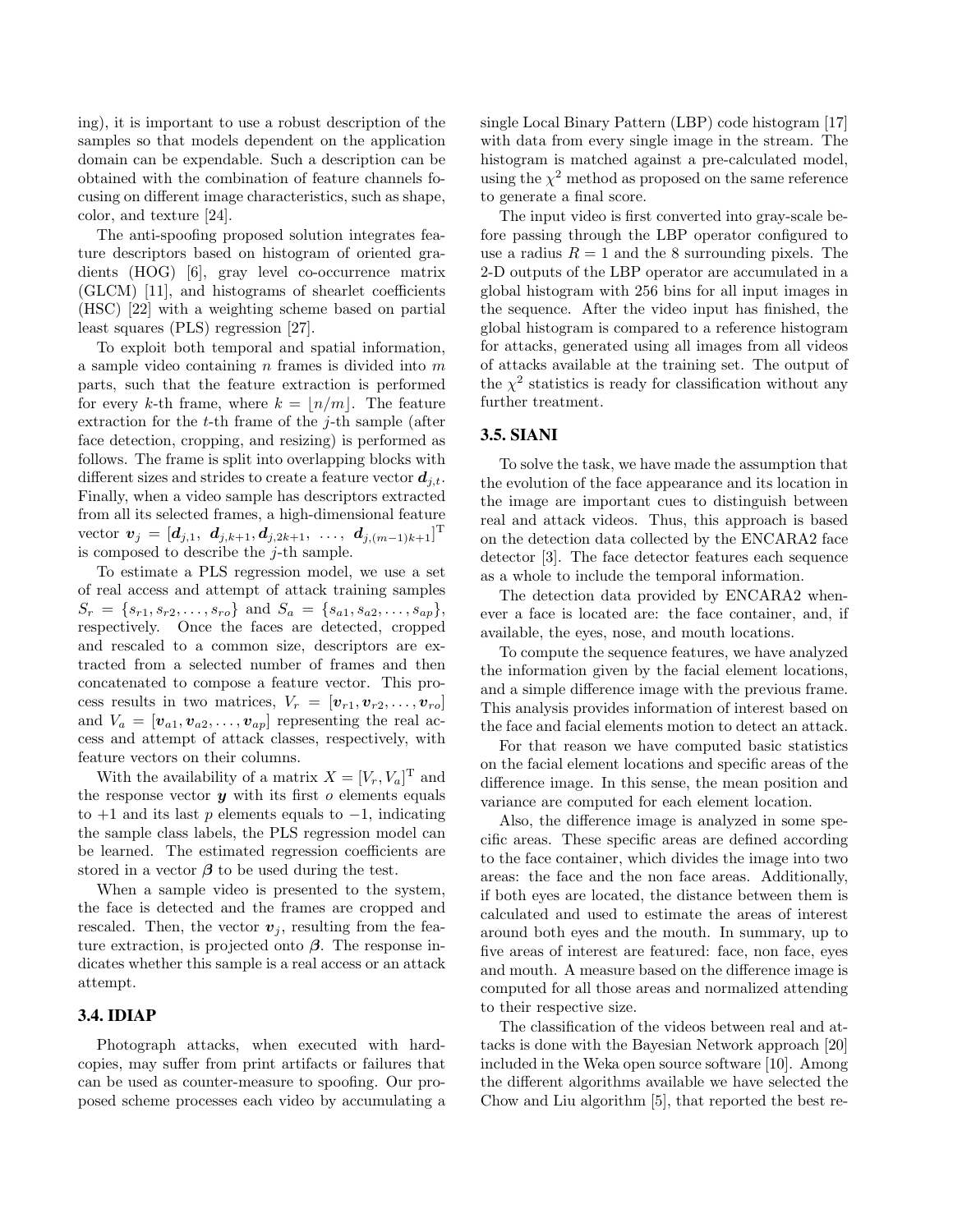sults for the devel set. The results achieved for both sets allow the possibility of selecting a threshold to have 0% FAR for both test and devel sets.

#### 3.6. UOULU

Our spoofing detection approach was inspired by image quality assessment and characterization of printing artifacts [9]. It is assumed that the face prints contain printing quality defects which can be recognized using texture features. Based on this, the system can detect whether there is a live person in front of the camera or a face print.

The proposed system considers only single video frames for liveness detection and performs texture analysis on a window containing the face area and its surrounding regions. First, a Sobel horizontal edgeemphasizing filter is applied to highlight the image defects and to produce a gradient image from which a single local binary pattern (LBP) feature histogram is computed [17]. The LBP representation  $(LBP_{8,2}^{u2})$ computed over the preprocessed face image and its surrounding regions encodes the occurrences of local texture primitives and describes well the differences between a real face and a printed face image. The 59-bin histogram is fed to an SVM classifier which determines whether or not the window contains a real face.

## 4. Discussion

Table 1 summarizes the performance of the algorithms of all the participants. We have observed that all teams are using one or multiple clues obtained clearly from three types of techniques – motion analysis, texture analysis and liveness detection. Three teams had achieved HTER of zero percent on test set. Two teams, IDIAP and UOULU have obtained zero percent EER on development set and zero percent HTER on test set based on texture analysis method. This leads to the conclusion that, the attack videos in this database mainly consist of detectable texture patterns. Incidentally both teams use LBP as the base technique to compute scores for classification. The CA-SIA team has presented a method with the combination of motion and texture analysis techniques, and the method also allows switching between detection schemes based on the scene context. Even though this method has reported perfect detection only on test set, the scheme appears to be robust, but at the expense of complexity. The AMILAB and the UNICAMP teams used all three experts in deriving the detection scheme. The AMILAB team has reported near-perfect result with only one false rejection on the test set. The UNI-CAMP team also has reported near-perfect results with one false acceptance and one false rejection on the de-

| Team           | Development |      | <b>Test</b> |            |       |
|----------------|-------------|------|-------------|------------|-------|
|                | <b>FAR</b>  | FRR. | FAR.        | <b>FRR</b> | HTER. |
| <b>AMILAB</b>  | 0.00        | 0.00 | 0.00        | 1.25       | 0.63  |
| <b>CASIA</b>   | 1.67        | 1.67 | 0.00        | 0.00       | 0.00  |
| <b>IDIAP</b>   | 0.00        | 0.00 | 0.00        | 0.00       | 0.00  |
| <b>SIANI</b>   | 1.67        | 1.67 | 0.00        | 21.25      | 10.63 |
| <b>UNICAMP</b> | 1.67        | 1.67 | 1.25        | 0.00       | 0.63  |
| <b>UOULU</b>   | 0.00        | 0.00 | 0.00        | 0.00       | 0.00  |

Table 1. Performance figures of the different teams. All values are in percentage (%).

| Team           | Motion   | Texture  | Liveness  |
|----------------|----------|----------|-----------|
|                | Analysis | Analysis | Detection |
| <b>AMILAB</b>  |          |          |           |
| CASIA          |          |          |           |
| <b>IDIAP</b>   |          |          |           |
| <b>SIANI</b>   |          |          |           |
| <b>UNICAMP</b> |          |          |           |
| UOULU          |          |          |           |

Table 2. Different teams on the usage of techniques. Here,  $\sqrt{\ }$  means the team is using corresponding technique.

velopment set, and one false acceptance on the test set. In spite of good performance on the development set, the SIANI team's detection method is not able to generalize the classification on the test set. Table 2 presents the usage of techniques by different teams for detecting attacks.

## 5. Conclusion

To the best of our knowledge this is the first competition to compare state-of-the-art counter measures to 2-D facial spoofing attacks on a publicly available database. From the results, we clearly see that motion analysis, texture analysis, and liveness detection are three important means to obtain the clues for detecting print based spoof attacks. The usage of one or multiple techniques for detection appears to be a common trend. However, the usage of a single technique also has shown to be efficient.

A possible future investigation would be to compute performance at regular intervals of time instead of obtaining score for the whole video at once. The majority of the teams are able to clearly separate attacks from real accesses. This suggests that the problem should be made more complex, for instance expanding the database with photo quality print attacks.

# 6. Acknowledgments

Authors would like to thank Swiss Innovation Agency (CTI Project Replay) and FP7 European TABULA RASA Project, http://www.tabularasa